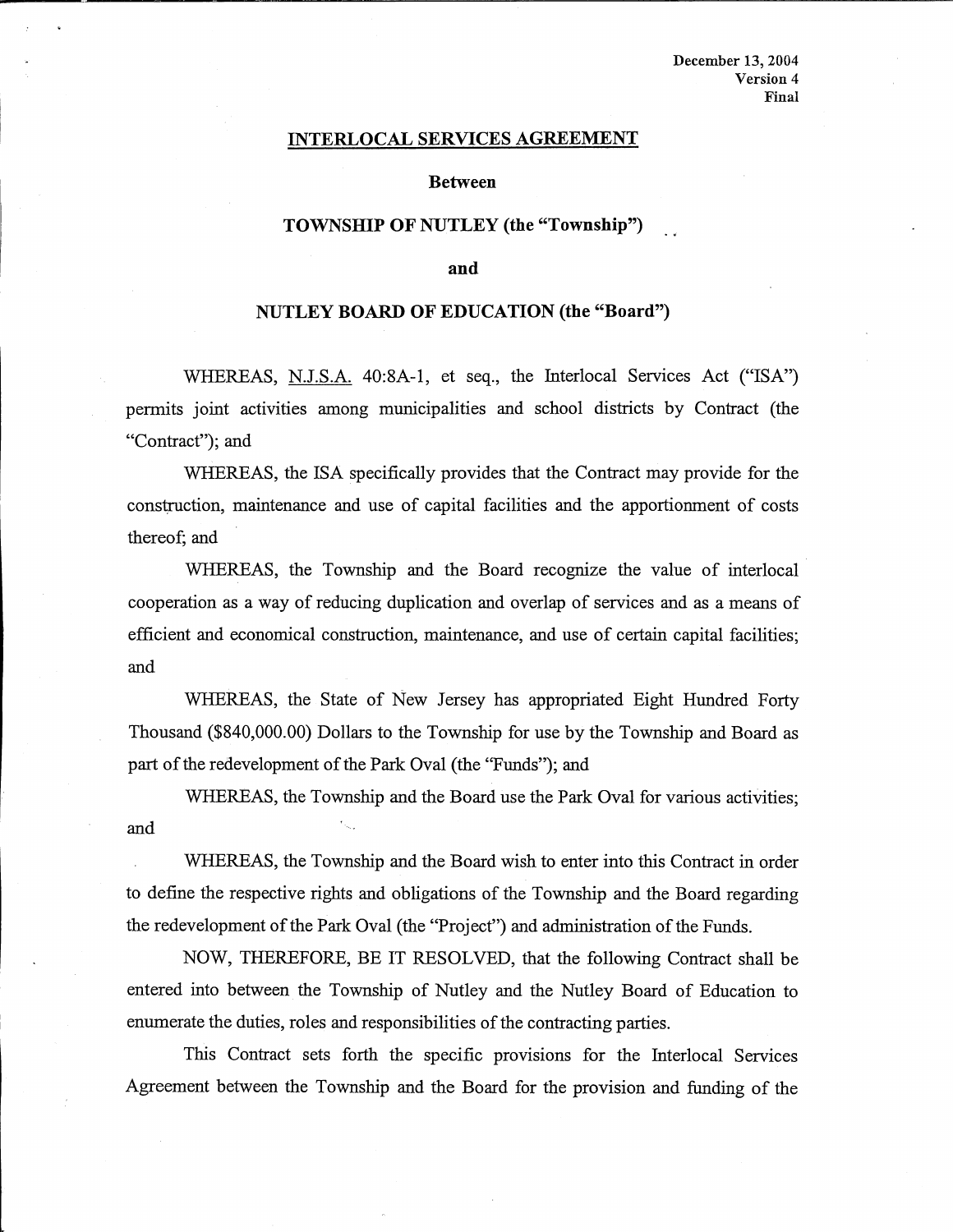construction of capital facilities, namely the reconstruction of the Park Oval, and the apportionment of costs thereof in accordance with  $N.J.S.A.$  40:8A-1, et seq., as follows:

**1. Purpose.** The Township and the Board agree to cooperate in administering the Funds jointly for the necessary and appropriate construction at the Park Oval. The Funds shall be deposited with the Township Treasurer and maintained by the Township in an escrow account entitled "Park Oval Account." Expenditures will be made at the direction of the Township and the Board of Education in accordance with accepted Township procedures. In addition to the Funds, any and all other revenues collected and designated for the Project, by way of public and/or private grants of money or of donations of money or property or through contributions of money for the Project shall be deposited into the Park Oval Account. During the term of this Agreement, the Board will provide ordinary maintenance and upkeep of the Park Oval, exclusive of the capital improvements.

2. **Term.** The initial term of this Contract shall be for a period of seven (7) years commencing on the date of execution of this Contract. This Contract may be renewed for additional terms as necessary to implement the purpose of this Contract.

3. **Use of Park Oval.** The Township will continue to have use of the Park Oval to support community activity needs. The Township and the Board recognize the Project is designed to accommodate increased usage of the Park Oval. The use will be coordinated with the Board through established Board procedures consistent with those procedures used in the past.

4. **Project Design and Construction.** The Board and the Township shall jointly assume responsibility for the design and construction of the project.

5. **Personnel, Material and Equipment.** The Township and the Board will use their best efforts to utilize their respective personnel, equipment and materials to assist in the reconstruction project when necessary and appropriate.

6. **Indemnification.** The Township shall maintain in full force and effect during the term of this Agreement, workmen's compensation and automobile liability insurance, covering all employees and vehicles used in its performance hereunder. In addition, the Township shall maintain public liability insurance and limits of not less than One Million (\$1,000,000.00) Dollars covering any claims arising out of the Township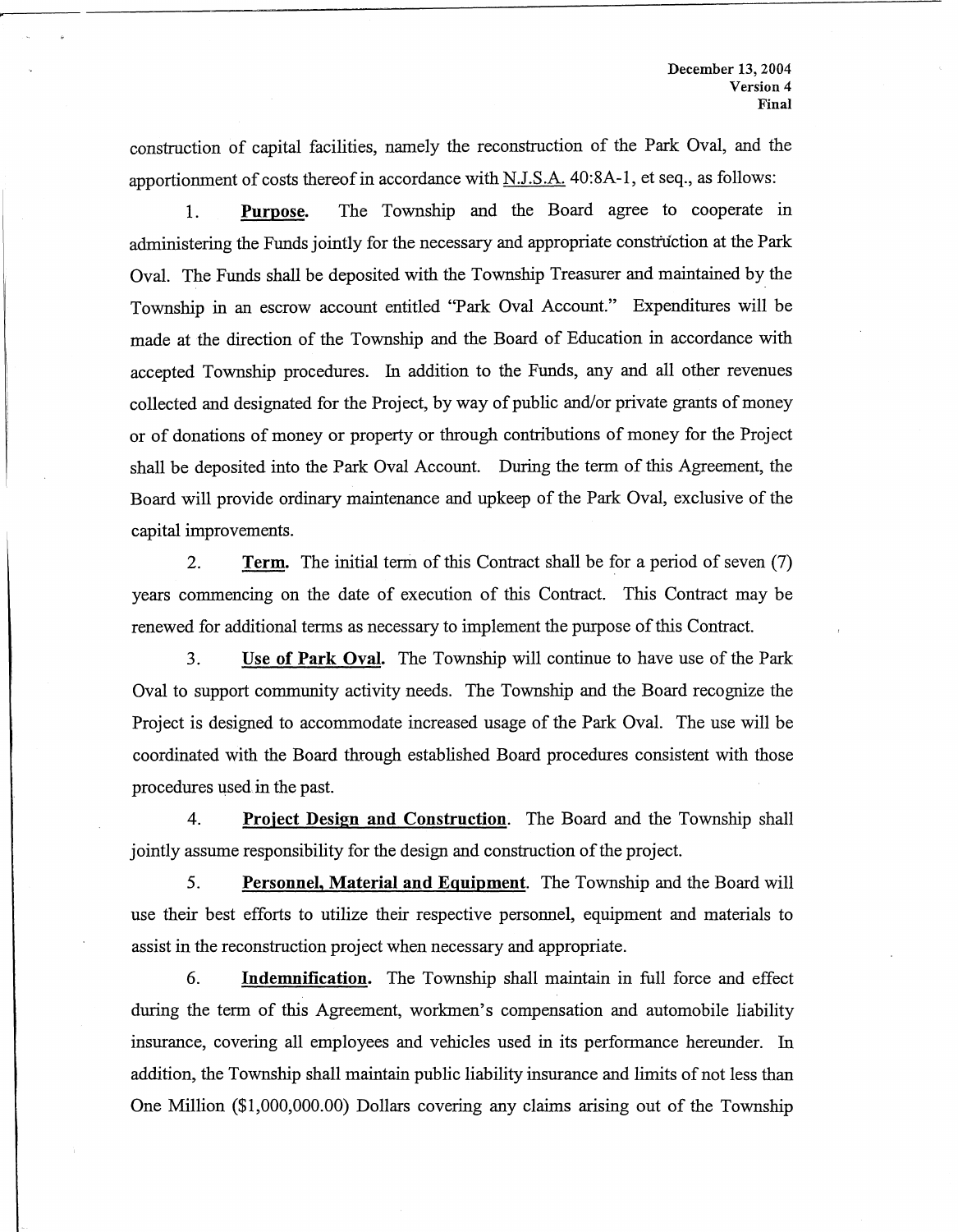activities hereunder. The Township agrees to defend, indemnify and hold the Board harmless from and against any and all losses, claims, demands, actions or liabilities whatsoever, including reasonable attorney's fees arising from or having to do with the activities conducted by the Township hereunder.

The Board shall maintain in full force and effect during the term of this Agreement public liability insurance and limits of not less than One Million (\$1,000,000.00) Dollars covering any claims arising out of Board activities hereunder. The Board agrees to defend, indemnify and hold the Township harmless from and against any and all losses, claims, demands, actions, or liabilities whatsoever, including reasonable attorney's fees arising from or having to do with the activities conducted by the Board hereunder.

7. **Dispute Settlement.** Any controversy or claim arising out of or relating to this Contract, or the breach thereof, shall be settled by arbitration in accordance with the Commercial Arbitration Rules of the American Arbitration Association, and judgment upon the award rendered by the Arbitrator(s) may be entered in any court having jurisdiction thereof.

8. **Oversight/Audit.** The Mayor of the Township and the President of the Board shall each designate two (2) members to a joint committee to oversee the Project (the "Committee"). The Committee shall establish procedures to carry out the purposes of this Agreement and shall meet regularly to conduct such business as necessary.

9. **Applicable Law.** The parties agree to abide by all laws, ordinances, rules, regulations including the Local Public Contract Law *N.J.S.A.* 40A:11-3. Solicitation and bidding of vendors and monitoring of vendor performance shall be the responsibility of the Committee through the Township.

10. **Approval.** The governing bodies of the Township and Board shall indicate their approval of this Agreement by adopting this Resolution and affixing their signatures hereto in the spaces provided below.

11. **Additional Appropriations.** As required by law, any obligation of the parties to pay monies in excess of the Funds appropriated hereby is the responsibility of and contingent upon the lawful appropriation of such additional sums by the Board.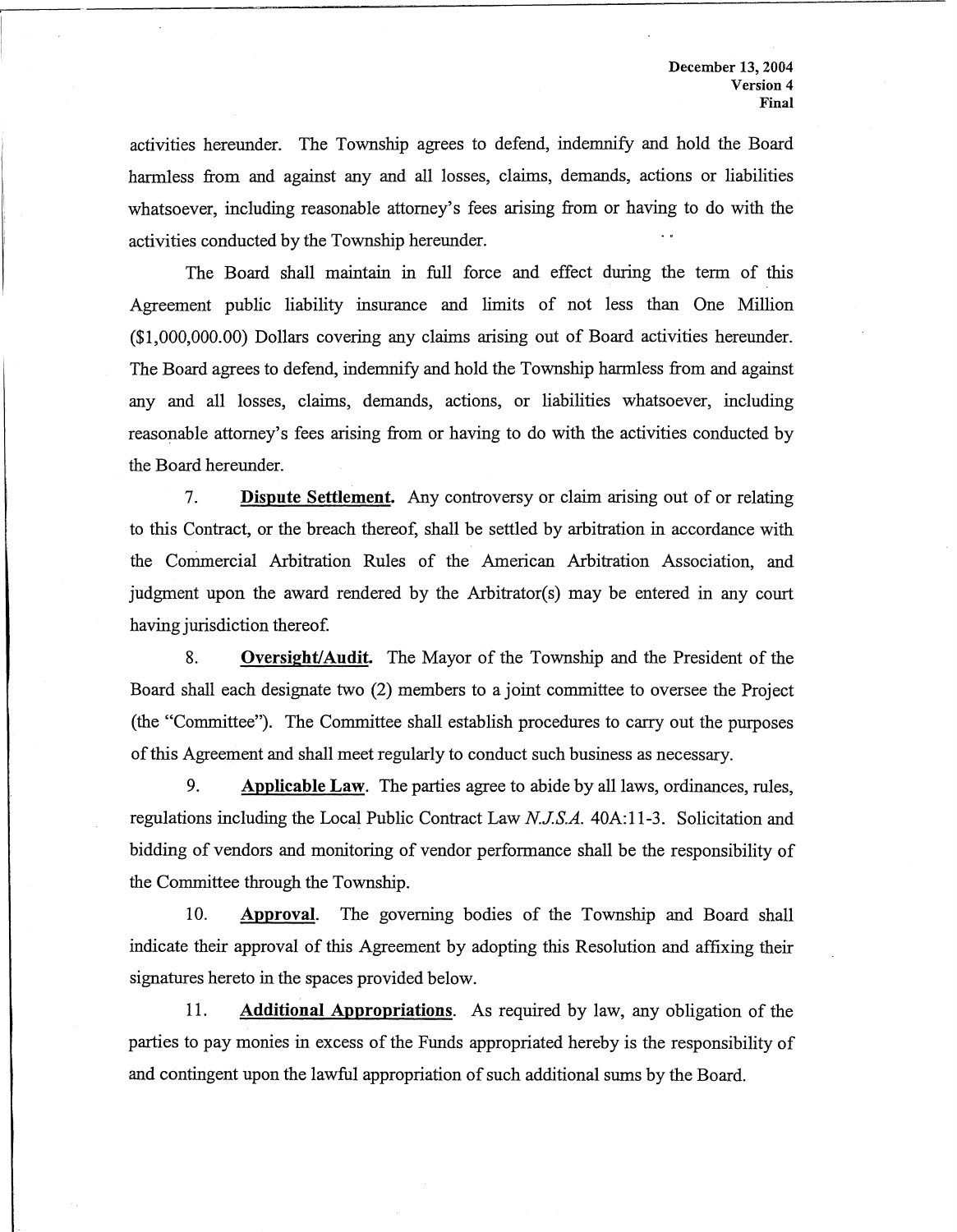**December 13,** 2004 **Version 4 Final** 

12. **Entire Agreement.** This Contract constitutes the Entire Agreement between the parties and shall not be modified except in writing.

**IN WITNESS WHEREOF,** the parties have caused this Contract to be executed by their duly authorized officials as of this  $15th$  day of February",  $2004x$  2005

WITNESS:

**Evelyn Rosario-Garcia Municipal Clerk Township of Nutley** 

TOWNSHIP OF NUTLEY

or Joanne Cocchiola

Commissioner Carmen A. Orechio

an C University of *Checked Commissioner Carmen A. Orechio*<br>Commissioner Peter Scarpelli

Commissioner Mauro Tucci

Commissioner Thomas Evans